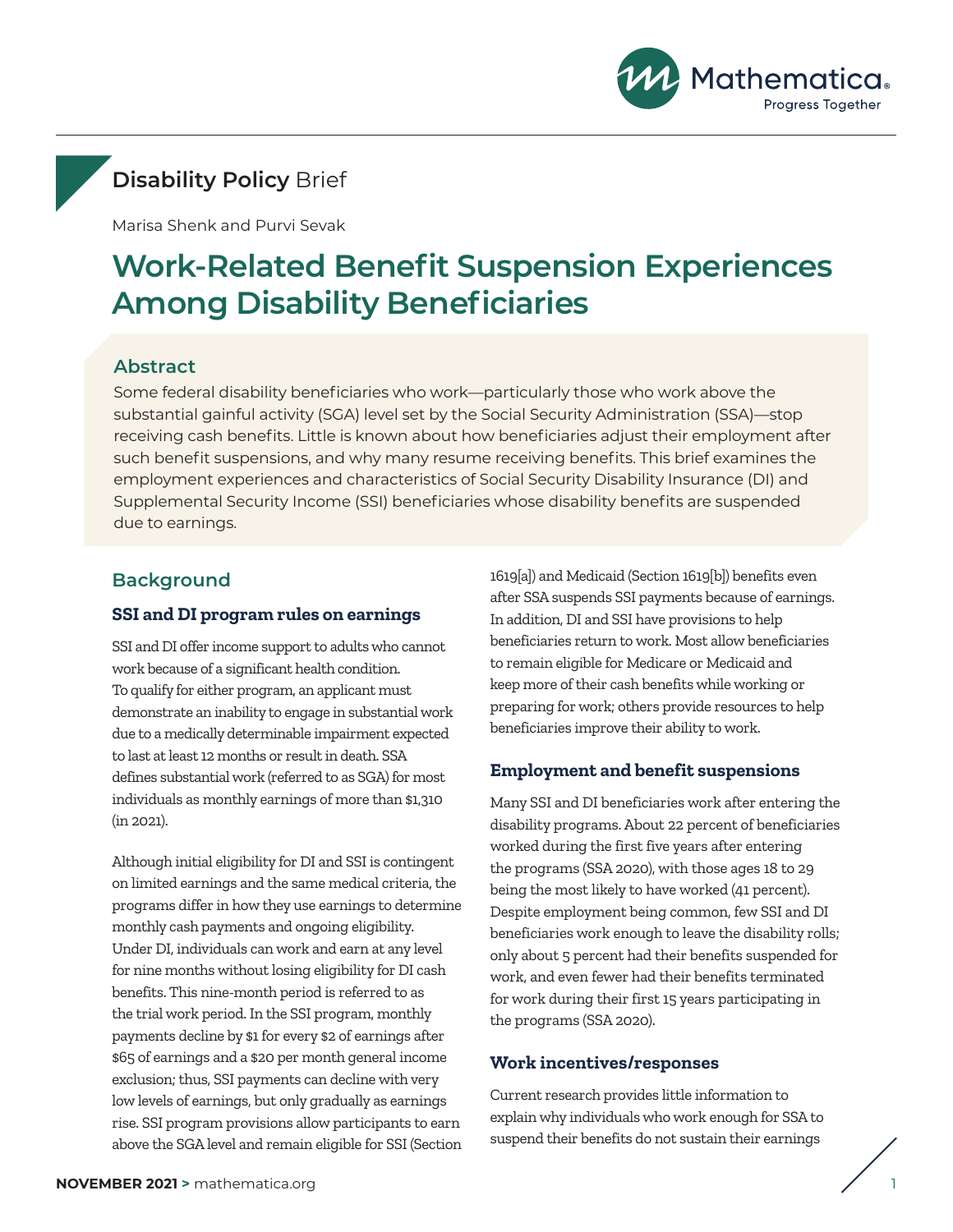and why many who leave the disability rolls because of earnings subsequently return. Of the 3.5 percent of DI beneficiaries and less than 0.5 percent of SSI recipients who had earnings high enough for SSA to terminate their benefits during their first 15 years in the programs, about half of such DI beneficiaries and one-quarter of such SSI recipients eventually returned to the disability rolls (SSA 2020). The most common reasons working beneficiaries left jobs 15 to 20 years ago were being fired or laid off and the onset or worsening of a health condition (Livermore et al. 2009). But recent studies have not examined why beneficiaries leave jobs or resume benefits after SSA suspends their benefits because of earnings.

## **Methods**

This analysis used data from the 2017 National Beneficiary Survey (NBS), which includes a large sample of SSI and DI beneficiaries who recently worked above the SGA level. The oversample of SGA earners is nationally representative of beneficiaries on the rolls in June 2016 who earned above SGA for three or more consecutive months during the sixmonth period before they were interviewed in 2017.

This brief examines the benefit suspension experiences of SSI and DI beneficiaries who were on the disability rolls in June 2016. Respondents self-report information on benefit suspensions. Recently employed beneficiaries (who were employed at survey interview, worked in past six months, or worked in the calendar year before the interview) were asked whether their disability benefits stopped because they were working in the past year. For most analyses, restricting the sample to those who were recently employed resulted in a sample of 5,372 unweighted individuals representing 1.9 million beneficiaries.

We analyzed beneficiaries who were eligible for SSI and DI separately, because the work-related provisions differ between the DI and SSI programs. Both sets of outcomes include those who were concurrently eligible for SSI and DI.

We computed all statistics using the NBS weights and the adjusted standard errors used in tests of statistical significance to account for the NBS sample design. 

## **Findings**

## **How common were earnings-related benefit suspensions among recently employed beneficiaries?**

Among all beneficiaries, 1.9 percent reported experiencing a recent benefit suspension. The rate among those who had been recently employed was 13 percent, representing nearly 250,000 beneficiaries. Perhaps in part reflecting the differences in the treatment of earnings between the programs, a somewhat higher percentage of recently employed SSI recipients than recently employed DI beneficiaries (15 and 11 percent, respectively) reported that their disability benefits stopped because they were working in the past year (Figure 1).

## **Figure 1. Benefit suspension rates by program, overall and among recently employed beneficiaries (percentage)a**



Source: 2017 National Beneficiary Survey, weighted data. a Recent employment = employed at interview, worked in past six months, or worked in the calendar year before interview (2016).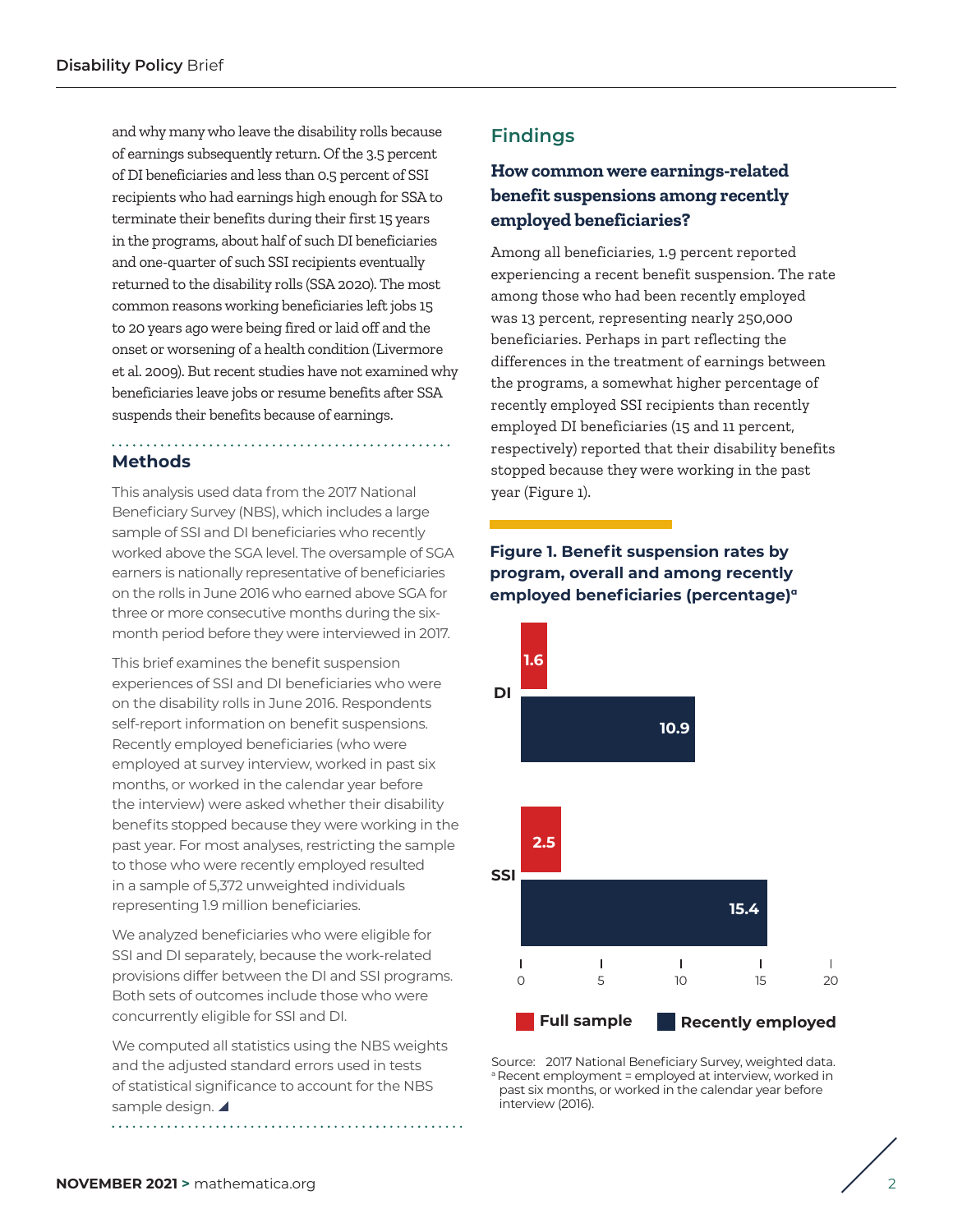## **Do beneficiaries whose benefits were suspended return or plan to return to benefits? If so, why?**

About half of beneficiaries who had a recent benefit suspension had resumed or were in the process of resuming benefits at the time of interview (Figure 2). Among those who had resumed or were in the process of resuming benefits, more than half were employed at interview (66 percent of DI beneficiaries and 52 percent of SSI recipients; authors' calculations not shown). Similar percentages planned to earn enough to leave benefits again in the future (51 percent of DI beneficiaries and 64 percent of SSI recipients), suggesting that their return to benefits could be due to temporary barriers to employment [\(Table 1](#page-3-0)).

## **Figure 2. Benefit suspension status at interview among beneficiaries with a recent earnings-related suspension (percentage)**



Source: 2017 National Beneficiary Survey, weighted data. Note: Status was self-reported.

#### *Reasons for resuming benefits*

Most beneficiaries resuming benefits cited a healthrelated reason, and smaller shares reported jobrelated or personal reasons for returning to benefits ([Table 1\)](#page-3-0). Beneficiaries were asked whether they returned to benefits because of their health, job, or personal circumstances, and could choose multiple reasons or none of them. Nearly three-quarters of DI beneficiaries (73 percent) cited a health-related reason; about one in five reported a job-related reason (16 percent) or a personal circumstance (21 percent). Most of those who cited a job-related reason or personal circumstance also cited a healthrelated reason (74 percent; not shown); 20 percent of DI beneficiaries did not respond affirmatively to any of the three reasons queried. Relative to DI beneficiaries, SSI recipients were less likely to report health-related reasons for returning to benefits and more likely to report job-related and personal reasons. About one-half (56 percent) cited a healthrelated reason, and between one-quarter and onethird reported job-related reasons (28 percent) or personal circumstances (30 percent). One-quarter of SSI recipients who were resuming or had resumed benefits did not report any of the reasons.

Beneficiaries were asked to specify the aspects of their health, job, or personal circumstances that might have caused them to work less or stop working. The specific reasons for returning to benefits varied, but the distributions were similar across programs [\(Table 1\)](#page-3-0). About one-third of beneficiaries reported an existing health problem getting worse (31 and 32 percent of DI and SSI beneficiaries, respectively). Between 5 and 15 percent of beneficiaries reported health interfering with job performance, needing time for medical appointments/hospitalizations, and new health problems. Similarly, small shares of beneficiaries in both programs reported the potential loss of benefits, low pay, or stressful work as reasons for resuming benefits. Less than 5 percent reported other reasons, including lack of transportation, child care, personal assistance, or stamina for work.

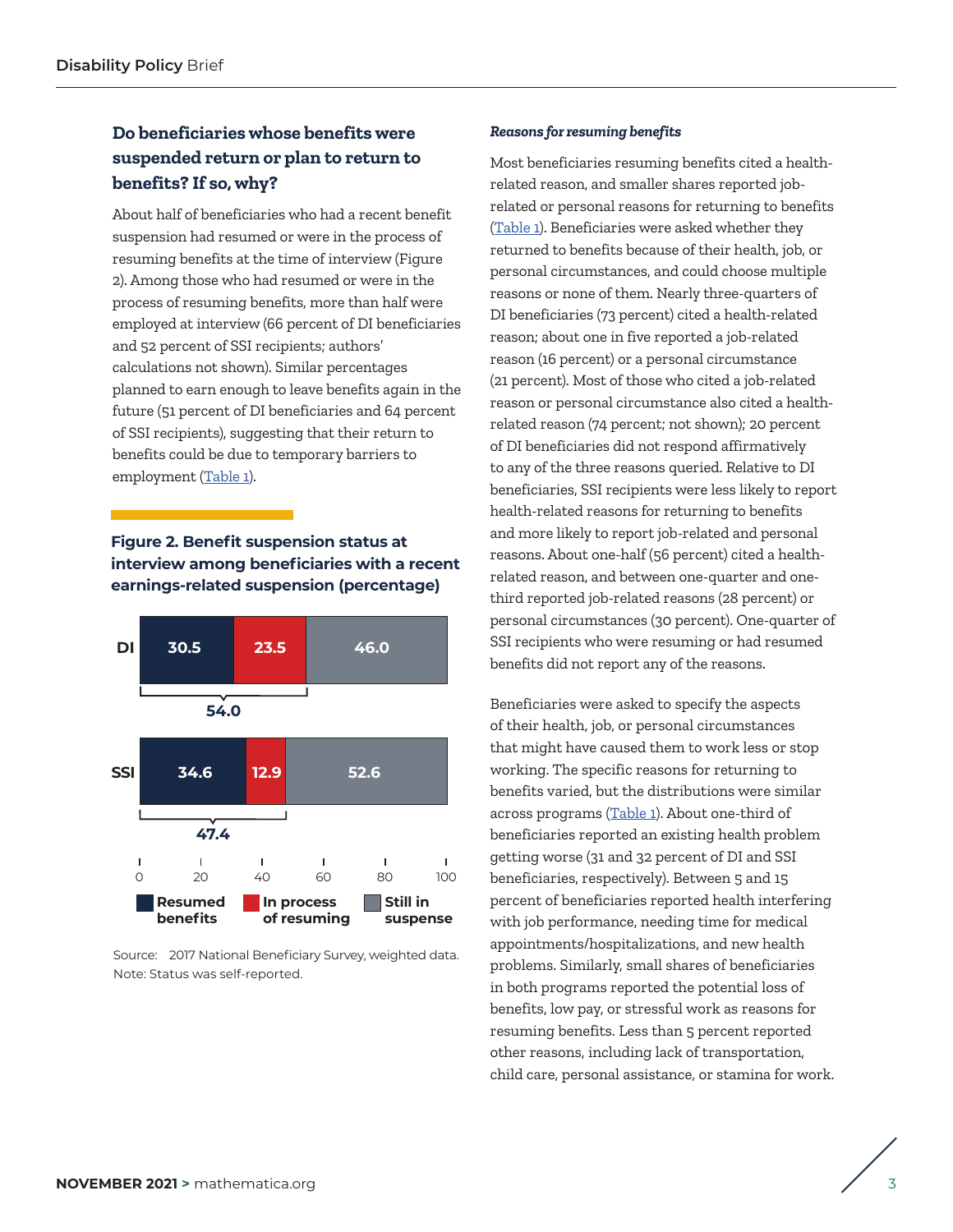### <span id="page-3-0"></span>**Table 1. Reasons for returning to benefits and expectations for future suspensions of benefits**

| <b>Resumed or resuming benefits</b>                                     | DI   | <b>SSI</b> |
|-------------------------------------------------------------------------|------|------------|
| Unweighted number                                                       | 641  | 568        |
| Weighted percentage of all<br>experiencing a suspension                 | 54.0 | 47.4       |
| Reason for returning to benefits<br>(percentage) <sup>a</sup>           |      |            |
| Health-related                                                          | 72.5 | 56.5       |
| Job-related                                                             | 16.4 | 27.7       |
| Personal circumstances                                                  | 21.1 | 30.0       |
| Did not report any of the<br>above reasons                              | 19.5 | 24.9       |
| Specific reason for returning to<br>benefits (percentage) <sup>a</sup>  |      |            |
| Existing health problem<br>gets worse                                   | 31.2 | 32.1       |
| Health interferes with<br>job performance                               | 11.6 | 14.1       |
| Might lose benefits                                                     | 8.3  | 6.3        |
| Need time for medical<br>appointments                                   | 7.4  | 8.7        |
| New health problem                                                      | 6.2  | 5.8        |
| Job does not pay enough                                                 | 5.4  | 6.9        |
| Work is too tiring or stressful                                         | 4.6  | 7.9        |
| Need to be hospitalized                                                 | 3.0  | 5.4        |
| Lack reliable transportation to<br>and from work                        | 2.6  | 4.1        |
| Need help caring for children<br>or others                              | 2.0  | 2.9        |
| Lack the strength, physical energy,<br>or stamina required to work      | 2.0  | 1.7        |
| Plans to earn enough to stay off<br>benefits in the future (percentage) | 50.9 | 64.4       |

## **Is awareness of key SSA work incentives correlated with benefit suspension, anticipation of suspension, and resumption of benefits after suspension?**

Beneficiaries aware of key provisions governing earnings might be more likely to work at levels that suspend benefits because they know they will not lose health insurance and can prepare for the benefit suspensions; they might be less likely to resume benefits after a suspension because they are not surprised or destabilized by the loss of cash benefits. To test whether awareness of the provisions related to retention of health insurance and cash benefits was associated with the likelihood of these events, we estimated regression models among recently employed beneficiaries, predicting benefit suspension outcomes, including variables representing awareness of (1) the ability to keep health insurance after benefit loss, (2) the DI SGA rule, and (3) the SSI \$1 for \$2 earned income exclusion.<sup>1,2</sup> We believe these provisions to be the most relevant to beneficiaries' concerns about benefit loss and the rules governing the calculation of benefits.

After controlling for other personal characteristics, awareness of the ability to retain health insurance after cash benefits cease is positively associated with a likelihood of experiencing a benefit suspension that is twice the rate of those unaware of the provision [\(Figure 3\)](#page-4-0). Among recently employed SSI recipients, those aware of the health insurance provision had a 50 percent greater likelihood of experiencing a benefit suspension than their unaware peers. Awareness of the SGA rule and \$1 for \$2 earnings exclusion provisions was not associated with the likelihood of a benefit suspension.

Source: 2017 National Beneficiary Survey, weighted data. a Multiple responses possible.

1 The SGA rule question posed of respondents was as follows: "Most people receiving Social Security disability benefits will lose their cash benefits if they work and earn more than \$1,170 in a month for more than nine months. Is this something {you/NAME} knew before today?"

<sup>2</sup> The earned income exclusion question posed of respondents was as follows: "{Have you/Has NAME} ever heard of the earned income exclusion or the 1 for 2 earnings exclusion? This is a Social Security incentive where one-half of {your/a beneficiary's earnings over \$85 are not counted when Social Security figures {your/the} benefit."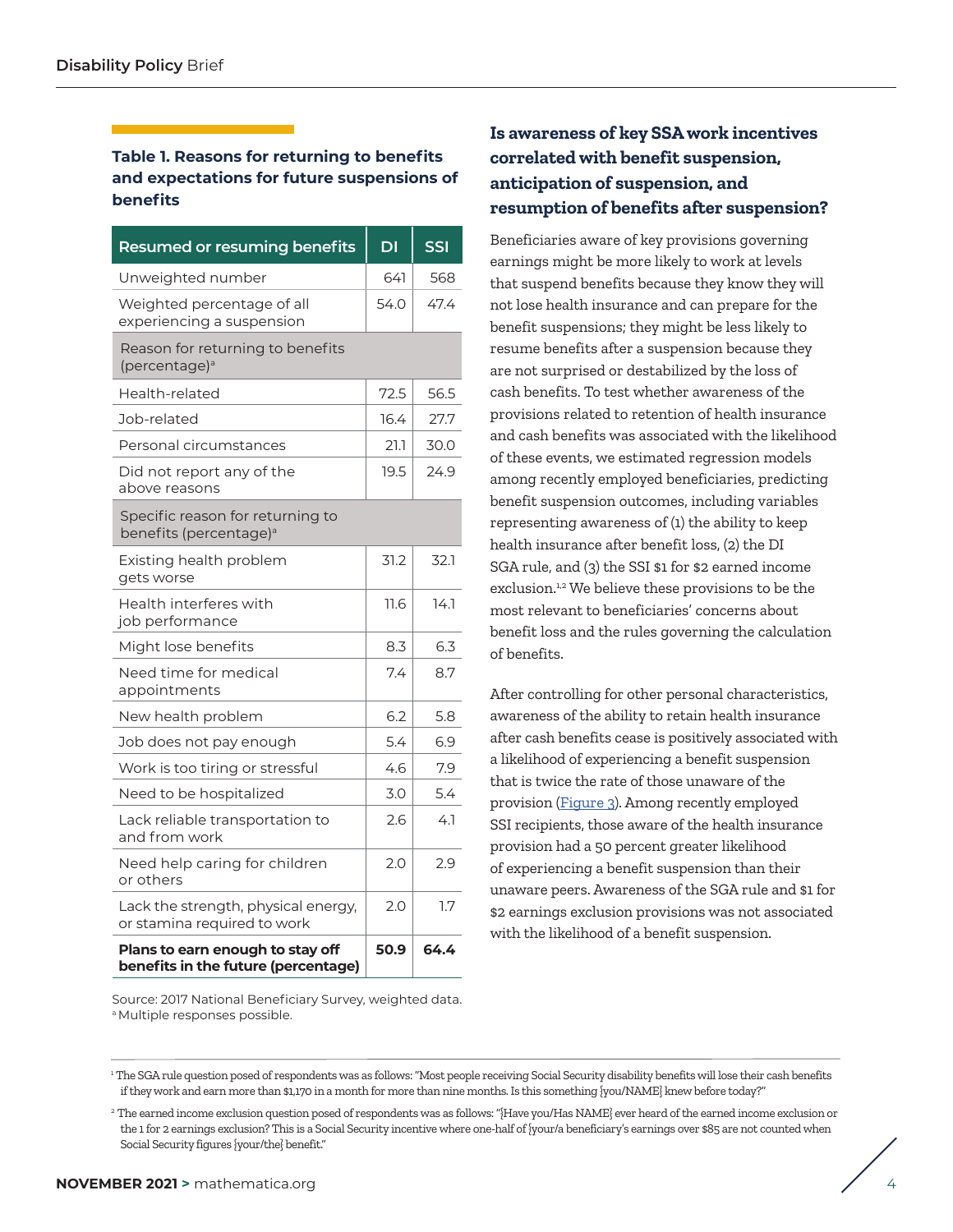

### <span id="page-4-0"></span>**Figure 3. Suspension rates among recently employed beneficiaries, overall and by awareness of key provisions**

Source: 2017 National Beneficiary Survey, weighted data.

Note: Estimates are regression-adjusted for differences between those aware and not aware of program rules in sex, age, race, ethnicity, education, time receiving disability payments, impairment, functional limitations, and SSA's expectation of medical improvement.

\*Significantly different from zero at the .05 level, two-tailed test.

The positive association between awareness of the health insurance provisions and likelihood of a benefit suspension suggests that knowing they can maintain health insurance when cash benefits cease might empower some beneficiaries to earn at levels that suspend benefits. But it could also be because some beneficiaries did not become aware of the health insurance provisions until they experienced a suspension and saw that they did not lose their health insurance.

Working beneficiaries aware of the key provisions related to the impact of earnings on benefits would seem more likely to anticipate a benefit suspension, and we found this was true among DI beneficiaries but not among SSI recipients. Among DI beneficiaries, awareness of the SGA rule was associated with a substantially greater likelihood (38 percentage points greater after controlling for

other characteristics) of anticipating suspension (Shenk and Livermore 2021). Knowledge of the \$1 for \$2 earnings exclusion was not associated with anticipating a suspension among SSI recipients. Among both DI and SSI beneficiaries, awareness of the ability to maintain public health insurance was positively associated with anticipating a benefit suspension.

Finally, we tested whether awareness of the three key provisions was associated with resuming benefits after suspension. This might be the case if lack of awareness of the earnings rules and fear of losing benefits prompted some beneficiaries to limit their work activity and resume cash benefits because the loss was unexpected. Among both DI and SSI beneficiaries, we found no relationship between awareness of key provisions and resumption of benefits (Shenk and Livermore 2021).